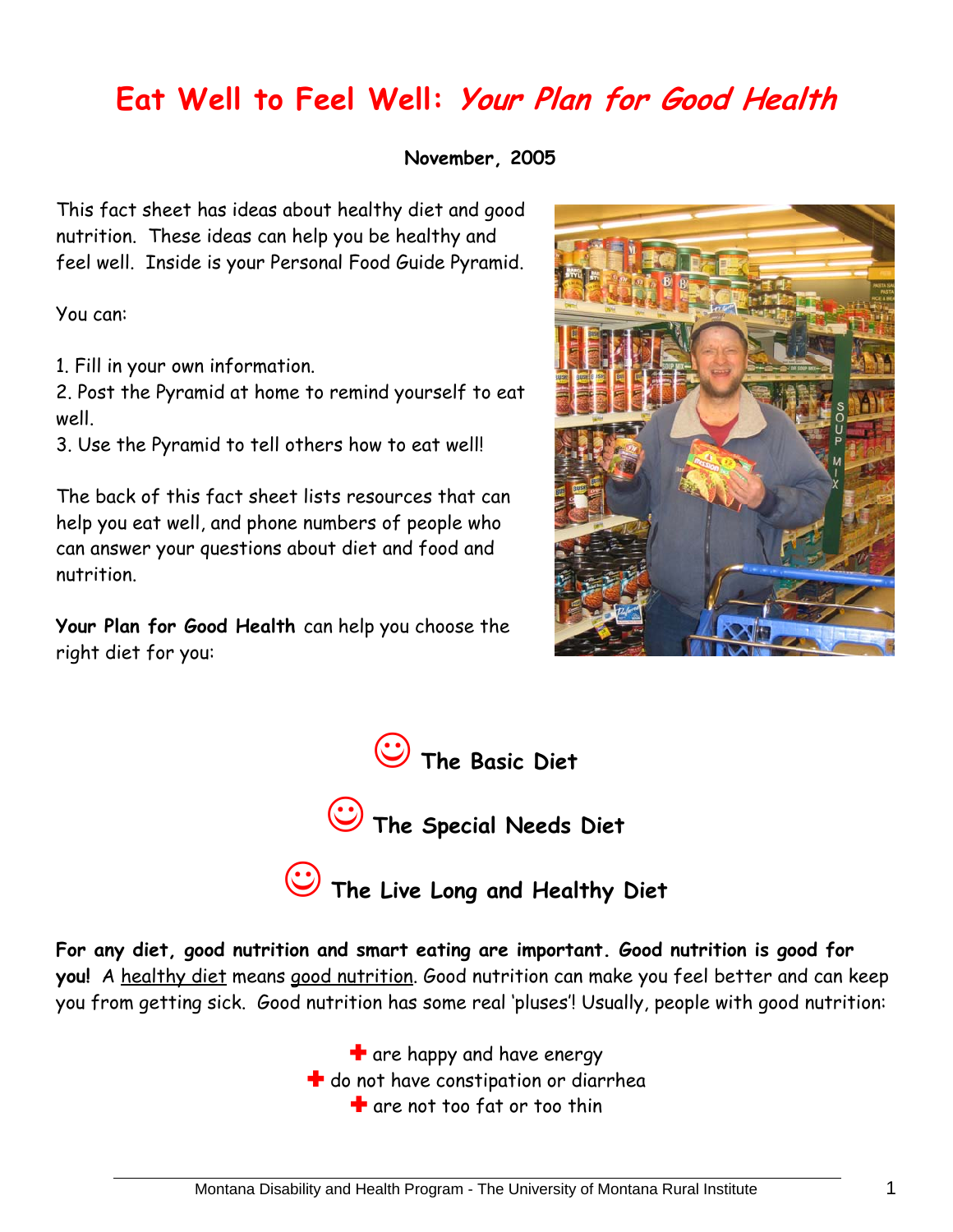**Smart eating is up to you!** S-M-A-R-T eating means five simple things: (1) Store your food safely; (2) Shop wisely to save **M**oney; (3) **A**sk to learn more about eating well; (4) Take **R**esponsibility for choosing healthy foods; and (5) Make meals that **T**aste great.

#### **The Basic Diet**

**The basic diet** gives you what you need every day. It keeps you well. It gives you enough energy to do the things you want to do. **What does the basic diet have?** 

- U **All the nutrients that most healthy people need.** (Nutrients are things like vitamins, protein, calcium and iron).
- U **Foods that you like and that are good for you.** You do not have to eat foods you hate. Some things that taste good are not part of a basic diet. Things like cookies and soda pop do not have nutrients your body needs.
- U **Foods that fit the way you think and live.** If your religion says you must not eat some foods, do not eat them. Some religions say you should not eat meat that comes from pigs. Meat from pigs includes ham, bacon and pork chops. Some people do not eat meat at all.
- $\mathcal V$  Lots of fruits and vegetables and whole grains. Fruits, vegetables and whole grains have many of the nutrients you need. Whole wheat bread, brown rice, corn bread, oatmeal and bran flakes cereal have whole grains. They are healthier than white bread, white rice, and sugary cereal.
- U **Clean and safe food.** Germs can grow in food and spoil it and make you sick. Cold foods like cheese and tuna salad must stay cold until you eat them or put them in the refrigerator. Hot foods, like chili and roast chicken, must stay hot until you eat them or put them in the refrigerator.
- U **Exercise and move your body!** Exercise and moving your body are part of the basic diet. The foods you eat give your body the energy to move. If you do not use the energy, you might get fat or sick. If you eat good food, exercise and move, your body will work right.

**How Do I Get a Basic Diet?** Use your **Personal Food Guide** and your **Food Guide Pyramid** to make a plan to get everything your body needs for the next week. Write down all the meals and snacks you will eat. Then you won't have to think about what to eat every day. You can write your choices on your Food Guide Pyramid. It can help you make your own menus. It shows what kinds of foods you need to eat and drink, and how much of each thing you need to be healthy. A plan also helps you save money on groceries.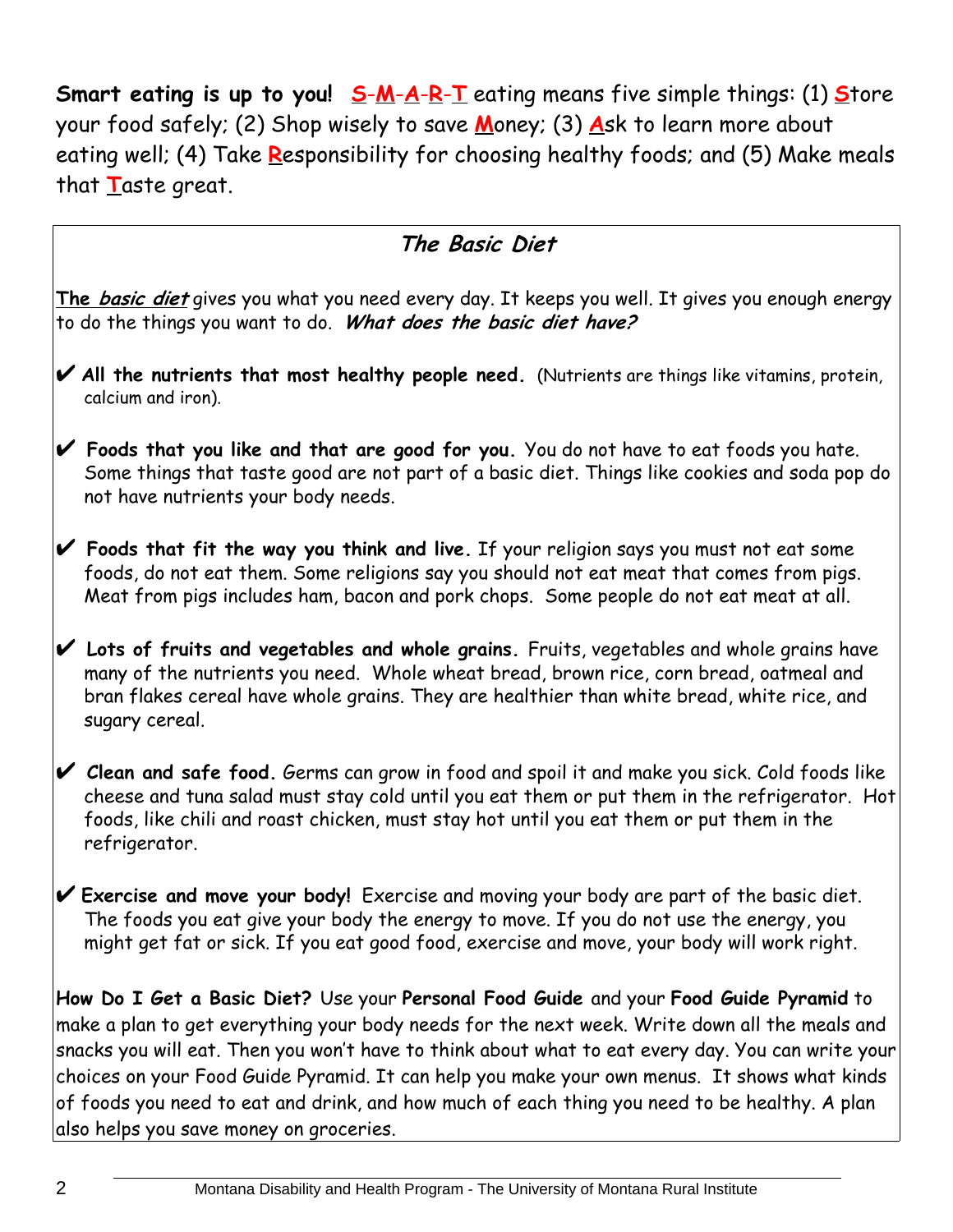### **The Special Needs Diet**

**The Special Needs Diet** is a healthy diet that has what your own body needs. It leaves out foods that are not good for you. If you need a special diet, please learn as much about it as you can. Your food might be cooked in a special way. If you have diabetes, learn what foods are safe to eat. If you need a low fat diet, find out which foods have a lot of fat and which foods have a little fat. If the Food Guide Pyramid does not have what your body needs, talk to your doctor, a nutritionist or a dietitian. They can help you make menus for a *Special Needs Diet*. A Special Needs Diet is good for:

People who have trouble chewing and swallowing food: A doctor might say that some foods should be put in a blender. Some food might be cut up into small pieces that are easy to chew and swallow. People who have trouble chewing and swallowing should not eat food that might make them choke.

People who have the flu: People with the flu might need to drink more liquid than usual. A doctor can say what liquids are good for the flu and how much to drink.

People with diarrhea or constipation: A doctor or a dietitian knows what foods are good for healthy bowel movements. Some people with diarrhea or constipation have a food allergy. A doctor can figure out what foods cause problems. Then the doctor or a dietitian can replace those foods with other healthy choices.

People with diabetes: Doctors and dietitians work to make sure that people with diabetes have diets with the right amount and types of sugars and other foods. Proper diets give people with diabetes the energy they need to be healthy and live active lives.

People with cancer: People with cancer usually have a team of doctors helping them. The doctors work with dieticians to plan a special needs diet that makes cancer patients stronger so they can fight their disease.

Overweight or underweight people: Overweight people might need a low-fat or low-calorie diet. A dietitian can help plan this kind of special needs diet. A dietitian can also plan a special needs diet for people who need to gain weight.

People who don't move much: Some people are not able to exercise or move much. These people might not be using much energy and they don't need as much food as other people. A doctor or a dietitian can help plan a healthy diet so these people don't get fat.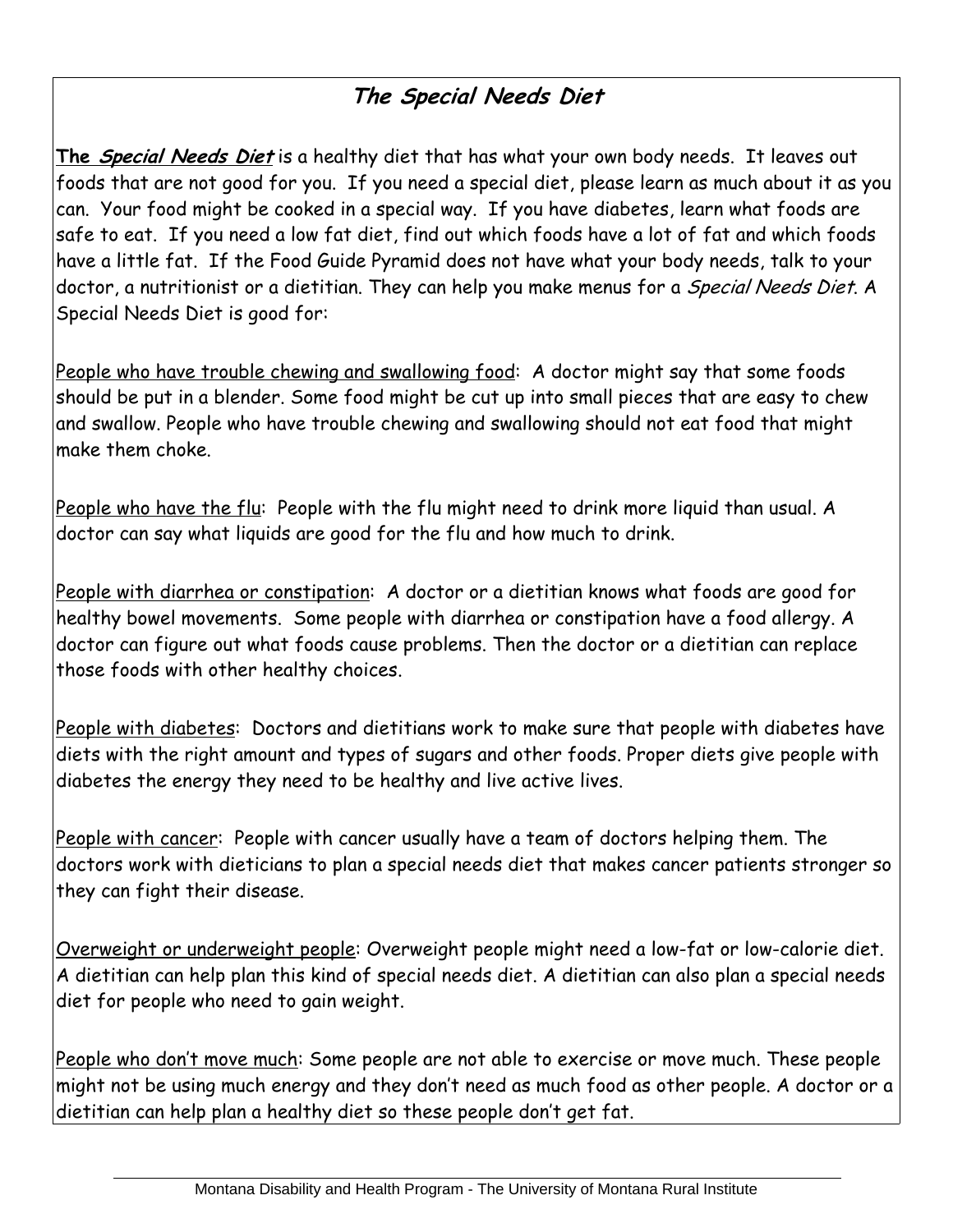#### **The Live Long and Healthy Diet**

If you eat a good Basic Diet or Special Needs Diet that meets your every day needs, what comes next? The Live Long and Healthy Diet does more than the basic diet and the special needs diet. Every day the Live Long and Healthy Diet gives your body what it needs to be healthy **plus** it can help you live a long time! If you eat a Live Long and Healthy Diet you may feel happier and have more energy. You might not get diarrhea, constipation, heart disease or cancer.

Here are some ideas for a Live Long and Healthy Diet:

- 1. Eat mostly fruits, vegetables, whole grains, beans, and low-fat milk products.
- 2. Choose foods low in fat, sugar and salt. Junk food has a lot of fat, sugar and salt.
- 3. Think before you eat candy, pizza, or soda. Will they help you live a long and healthy life? A little junk food is ok for parties, but eat only one serving.
- 4. Most people need a daily vitamin and mineral supplement. Ask your doctor if you need a vitamin and mineral supplement. If you need one, take the kind your doctor suggests. Do not take extra vitamins or supplements. Too much of a supplement can make you sick.
- 5. Talk to your doctor at each visit about other ideas for a Live Long and Healthy Diet.

#### **Your Nutrition Rights**

- You have the right to a basic diet that meets your body's needs and keeps you healthy.
- You have the right to a diet that follows your beliefs.
- You have the right to safe food that is served in a pleasant way.
- You have the right to a diet with many kinds of fresh, whole foods.
- $\bullet$  You have the right to choose foods you will or will not eat.
- You have the right to know about your special needs and foods that work for you.
- You have the right to be part of food and nutrition research studies and of groups that decide how you should eat and stay healthy.
- You have the right to be respected and treated fairly by food and nutrition professionals.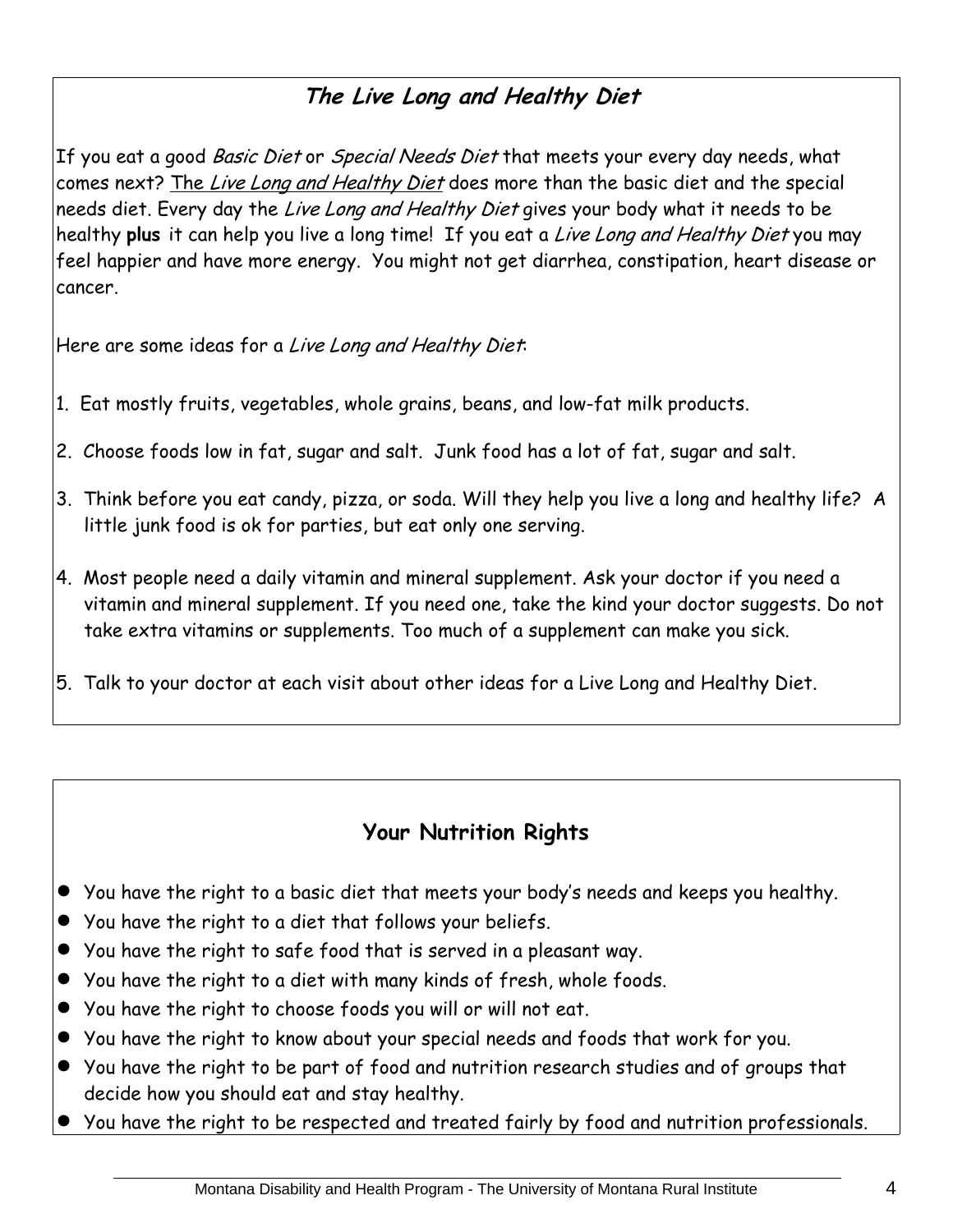A **Diet** is all the foods that you usually eat.

A **Basic Diet** has enough of the right kinds of food to help your body work properly.

A **Special Diet** has enough of the right foods for a person whose body works differently than most other people's bodies. People who are too fat or too thin need a special diet. People with diabetes or seizures or food allergies also might need special diets.

A **Live Long and Healthy Diet** helps your body work better and live longer.

**Exercise** is physical activity that gets your body moving.

**Junk Food** doesn't have many nutrients. It usually has a lot of fat or sugar or salt. Candy, cake, cookies, chips and ice cream are junk food. Many junk foods are eaten out of a package or heated in a microwave or oven. Other junk foods are fast food restaurant fries, soda pop, TV dinners, frozen pizza, hot dogs, baloney, canned soup, ramen noodles, and microwave popcorn.

**Low-fat** foods have less fat that gets stored in your body. Many foods have some fat in them. Junk foods might have a lot of fat.

A **Menu** is a plan for all the food you will eat for one meal or in one day or one week. You can make a menu for a whole week of meals at one time. You can list foods for breakfast, lunch, dinner and snacks. A menu helps you plan a good diet, and saves money and time on shopping.

**Nutrients** are the parts of your food that keep your body healthy and working well. Vitamins and minerals are nutrients. **Calcium** is a nutrient in milk that is good for your bones. **Protein** is a nutrient in meat, chicken, fish, beans, nuts, tofu, and milk that helps your body work right, grow strong, and heal when it gets hurt.

A **Nutritionist or dietitian** is an expert on diets and foods who helps people plan a good diet.

A **Serving** is the amount of a food that you should eat. One slice of bread is one serving, so a sandwich counts as two bread servings. You might need to use measuring spoons and cups to see how much one serving is for some foods. One measuring cup of milk is a serving. One measuring tablespoon of salad dressing is a serving. If the **Personal Food Guide** says:

**Cup** - Use a measuring cup, not a coffee mug or a tea cup. A measuring cup might hold more or less food or liquid than a drinking cup.

**Oz.** - Means "ounce". Some foods, like yogurt or soda pop, show the number of ounces on the package. For meat, chicken, fish, or cheese, use Food Guide serving sizes.

**Tbl.** - tablespoon. Use a measuring spoon, not an eating spoon.

**Tsp.** - teaspoon. Use a measuring spoon, not an eating spoon.

**Resources**: Write the names and telephone numbers of people and offices in your town that can answer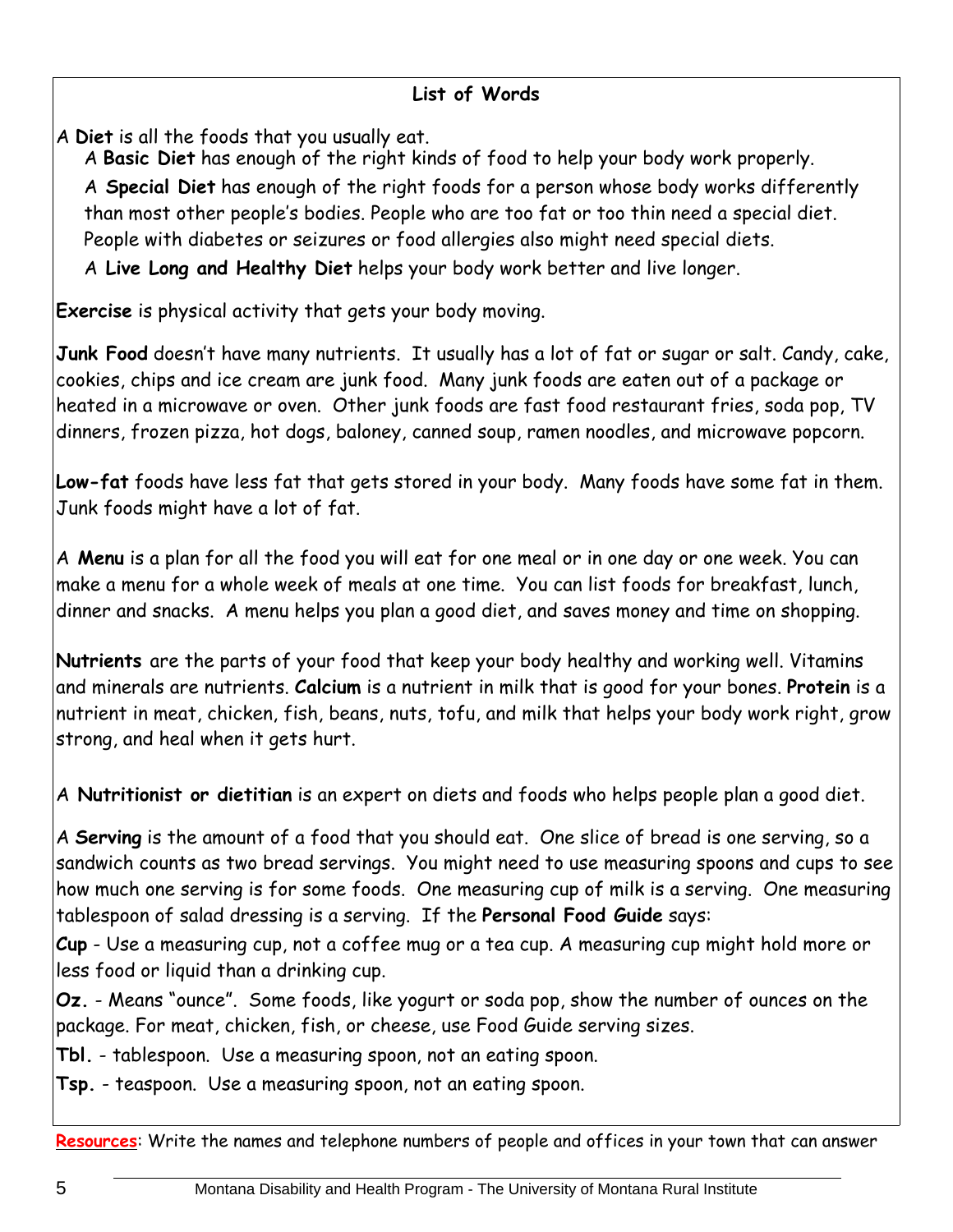your questions and help you learn about food and nutrition. If you call and no one answers, leave a message asking the person to call you back.

|                                                                                  | Name | Telephone number |
|----------------------------------------------------------------------------------|------|------------------|
| Nutritionist or dietitian                                                        |      |                  |
| Public Health Department                                                         |      |                  |
| County Extension Foods/Nutrition Agent                                           |      |                  |
| Health care provider                                                             |      |                  |
| Use your phone or computer to learn more about nutrition! Here's where to start: |      |                  |

**Cooperative Extension Service** agents know about menu planning, food budgets, and other topics. To find your County Extension office, call 202-720- 7441 and ask for the phone number of your county office or visit http://www.csrees.usda.gov/Extension/index.html Click on your state. Find your county office.

**Dietary Guidelines for Americans** can help you, your family, or your assistants make healthy food that taste good too. Go to http://www.healthierus.gov/dietaryguidelines/

**Montana Disability and Health Program** has nutrition resources for persons with disabilities. http://mtdh.ruralinstitute.umt.edu/Directory/Nut rition.htm or call 406-243-2460.

**National Center for Physical Activity and Disability** has information about exercise and activity for persons with all types of disabilities. http://www.ncpad.org/

**Government Center for Food Safety** Go to http://www.foodsafety.gov

We based *Eat Well to Feel Well: Your Plan for Good Health* on what we know about nutrition for adults with physical disabilities and adults without disabilities. As we learn more about nutrition for adults with intellectual disabilities, we will update the Plan. **Please tell us what you think about Your Plan for Good Health!** 

Contact**: Kathleen Humphries**, Ph.D., khumphries@ruralinstitute.umt.edu **Montana Disability and Health Program: Living Well Under the Big Sky,** Research and Training Center on Disability in Rural Communities, The University of Montana Rural Institute, 52 Corbin Hall, Missoula, MT 59812-7056 888-268-2743 toll-free; 406-243-5467 Voice; 406-243-4200 TTY 406-243-2349 (fax) http://rtc.ruralinstitute.umt.edu http://mtdh.ruralinstitute.umt.edu

This guide was supported by grant #U59/CCU821224- 01 from the Centers for Disease Control & Prevention (CDC). The contents are solely the responsibility of the authors and do not necessarily represent the official views of CDC. © RTC: Rural, 2005.

Prepared by Kathleen Humphries, Meg Traci, & Tom Seekins. Reviewed by People First members, MTDH Advisory Board, & Montana Dietetics Association Executive Board. Available in Braille, large print, and text file formats.





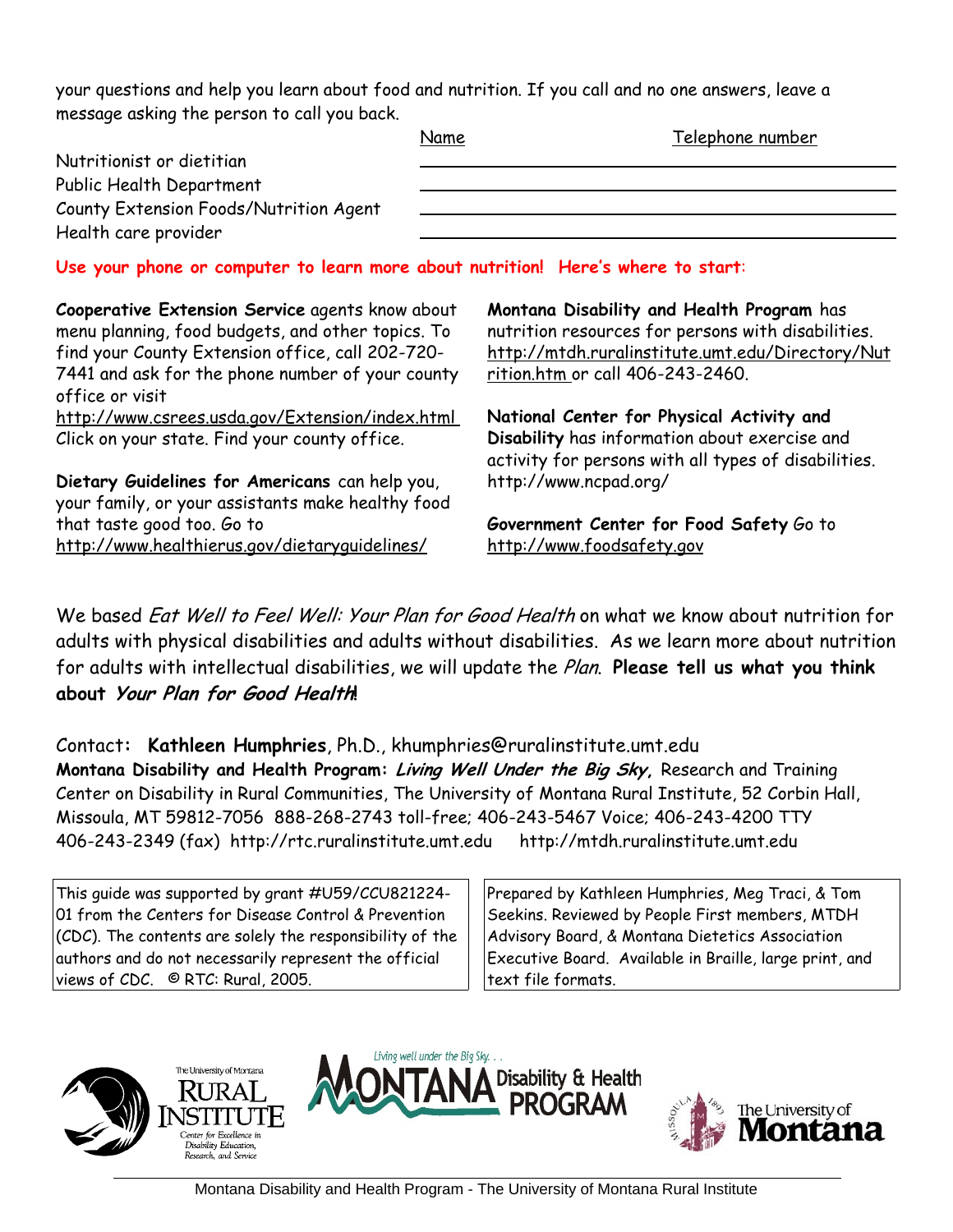# **Food Guide Pyramid for**

[Long Description](http://mtdh.ruralinstitute.umt.edu/?page_id=1900)



<u> 1980 - Johann Barbara, martin a</u>